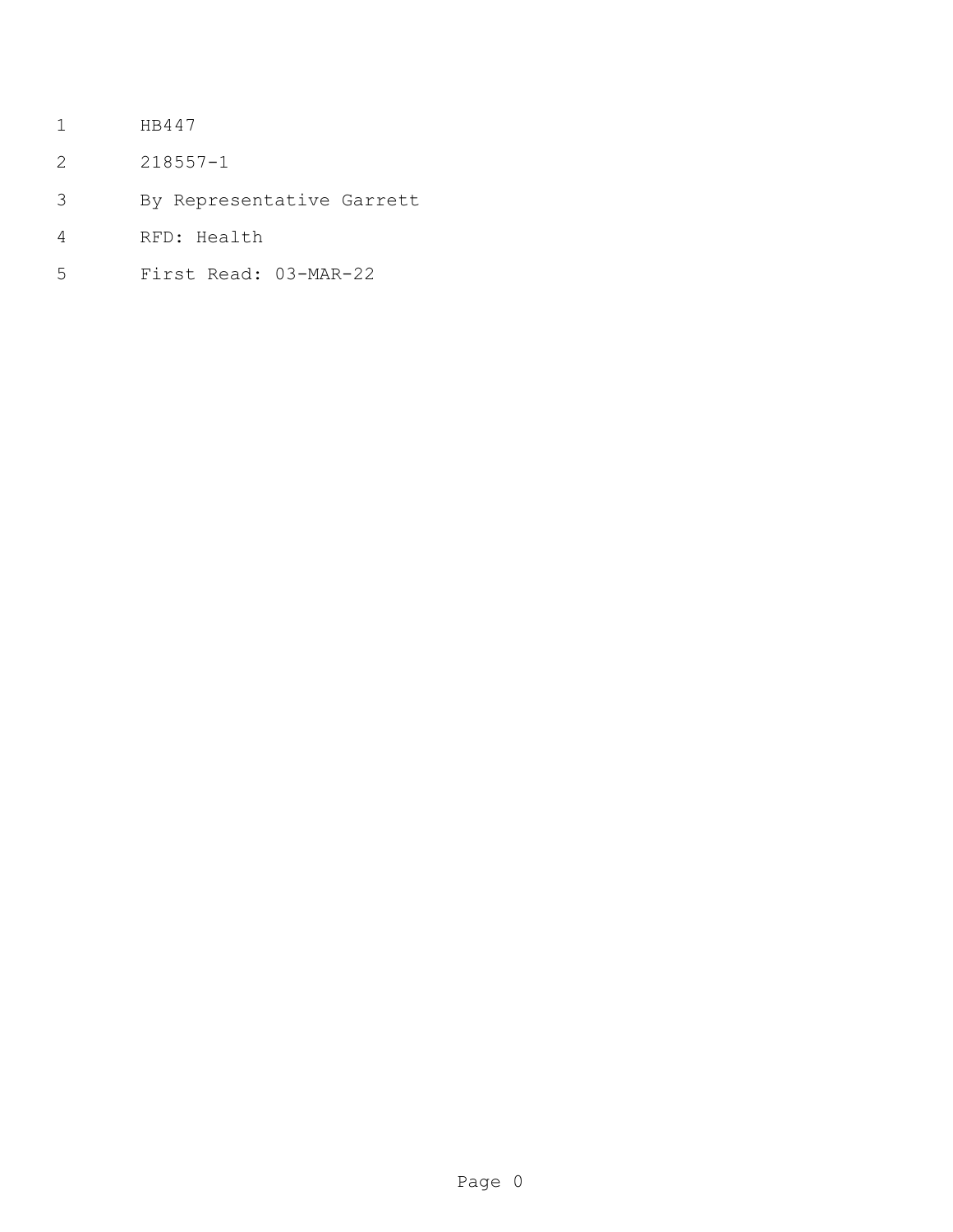218557-1:n:03/03/2022:PMG/tgw LSA2022-906 SYNOPSIS: Under existing law, a county health officer may issue an order or directive meant to control or abate a pandemic or outbreak of a disease during a **public health state of emergency.**  This bill would prohibit a county health officer, during a state of emergency, from issuing an order or directive that relates to the control of a pandemic or outbreak of a disease unless the State Health Officer provides written approval of 17 the order or directive. A BILL 20 TO BE ENTITLED 21 AN ACT Relating to county health officers; to prohibit a county health officer, during a state of emergency, from issuing an order or directive that relates to the control of a pandemic or outbreak of a disease unless approved by the State Health Officer.